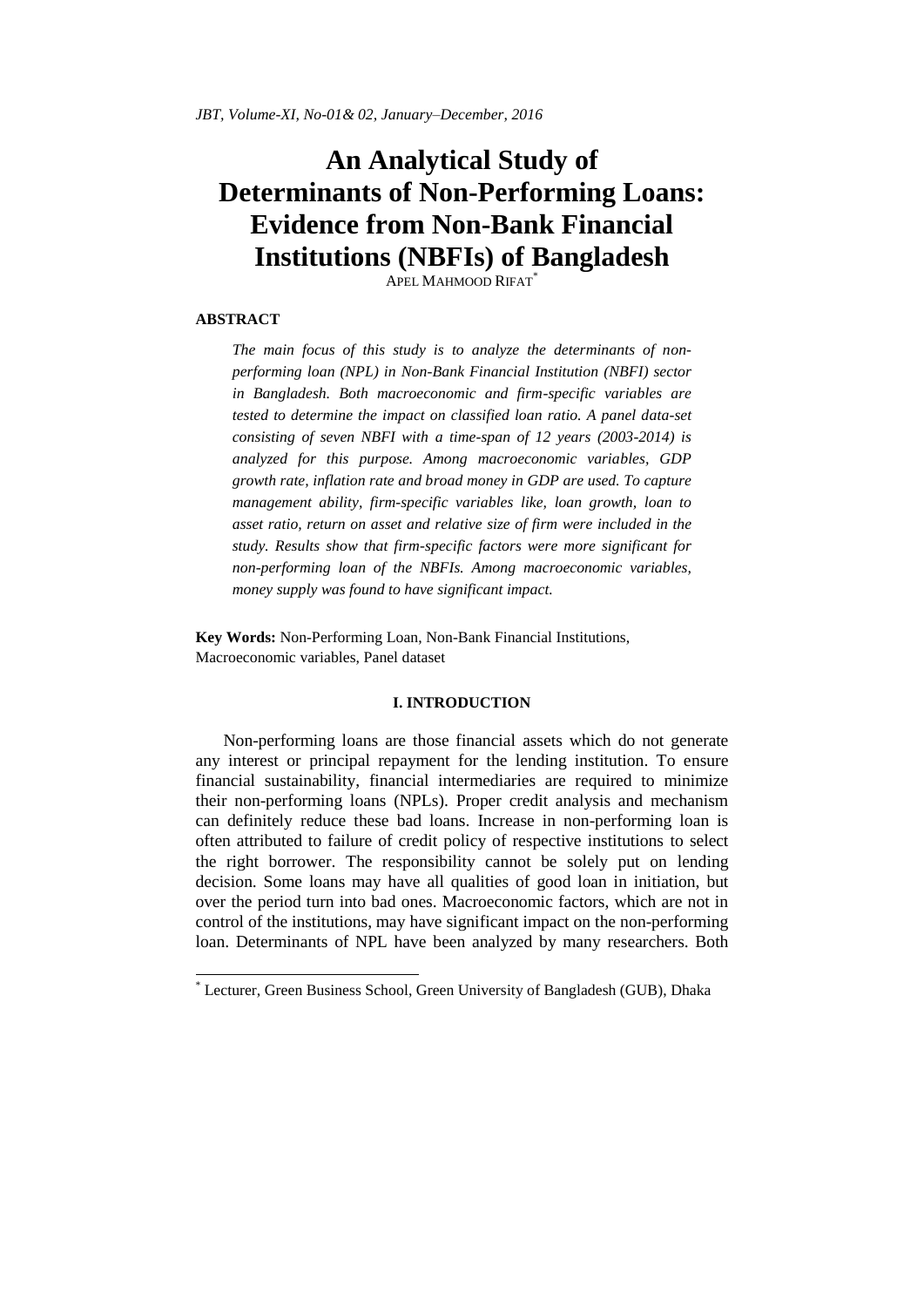macroeconomic variables and bank-specific variables are found to be influential in NPL.

Bangladesh is a developing economy of South Asia, it continued with positive growth rate in those recent years. Country"s financial system is largely based on the banking system. Non-Bank Financial Institutions came in operation in areas where banks failed to operate prudently. Though both banks and NBFIs operations are very close, there is substantial difference in risk factors for them. Banks usually lend for short-term in traditional manner, where NBFIs finance long-term loan with innovative products. Though lots of studies have been carried out to analyze NPL of banking system, this study focuses on determinants of NPL in NBFIs.

NPL has been an important issue for financial institutions and regulators. The economic and financial costs of these non-performing loans are significant. These loans negatively impact on a firm"s profitability as loss of interest income. Failure to generate earning from loan and recovering principal poses threat to firm's long term sustainability. These loans also impact on the level of private investment by increasing required provision and loss accumulation in the financial system. These loans also affect private consumption by reducing loan disbursement also known as "credit crunch" caused by erosion of firm"s asset and equity.

This study tried to find the determinants of NPL by focusing on NBFIs in Bangladesh. Macroeconomic variables including real GDP, inflation, stock market return, money growth were analyzed. Different firm-specific variables were also included for consideration like loan growth, risk consideration in loan to asset ratio, relative firm size in total industry, and management efficiency measured by Return on Asset (ROA).

# **II. OBJECTIVES OF THE STUDY**

The general objective of the study was to find the cause of NPL of NBFIs in Bangladesh. The specific objective of this study was to find out macroeconomic or firm- specific, variables which have more impact on NBFI"s NPL. This study also tried to address different issues of the NBFI sector in Bangladesh. Other objectives of the paper can be stated as follows:

To gain theoretical understanding about Non-performing loan;

 To analyze overall Non-Bank Financial Institution sector of Bangladesh;

 To discuss rules and regulations related to classification of loan for NBFIs in Bangladesh;

• To analyze NPL and related issues, NBFI's responses to credit risk;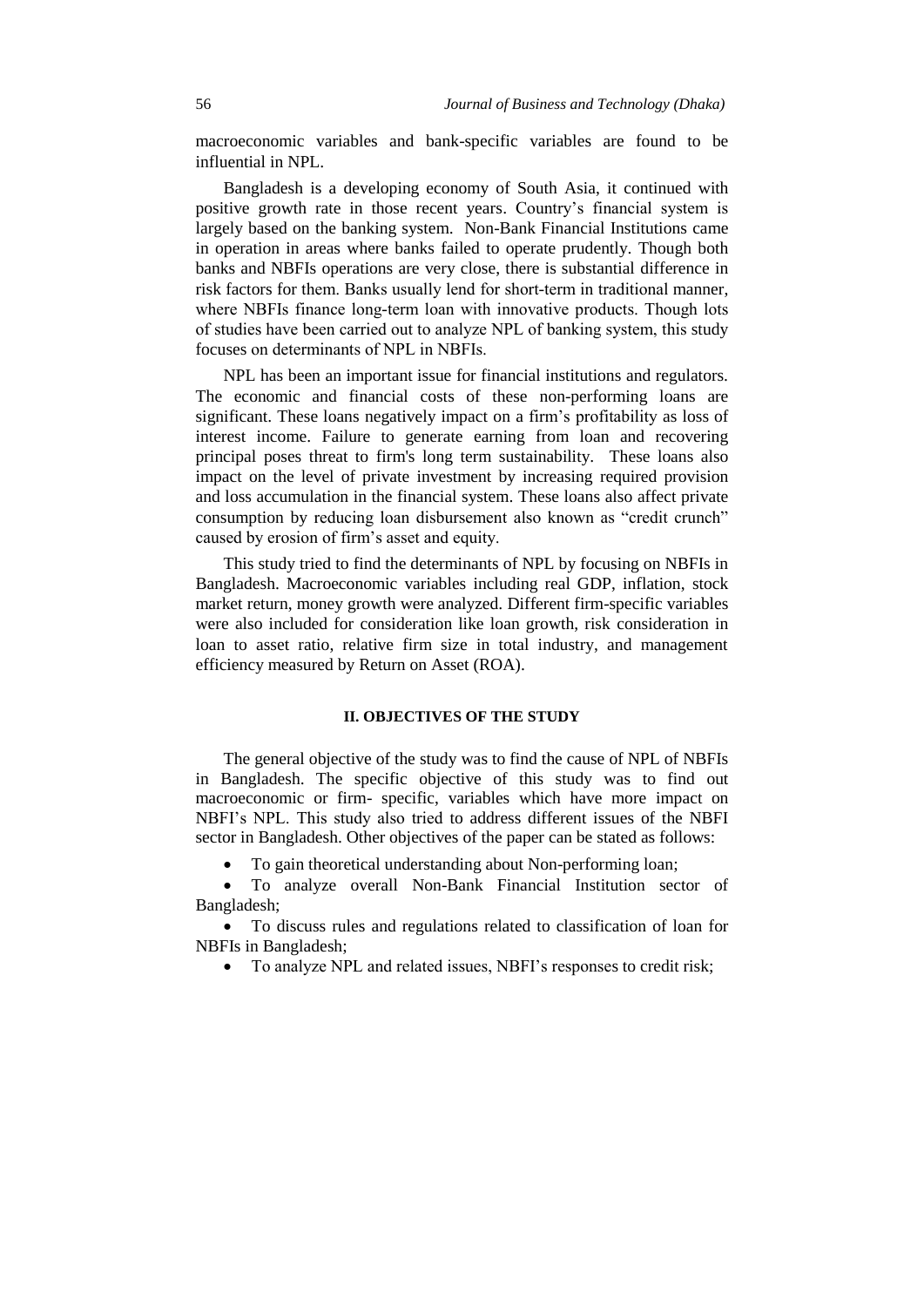To analyze whether macroeconomic factors affect the NPL ratio for NBFIs;

 To analyze impact of firm specific lending behavior on NPL of NBFIs;

• To discuss the channel by which factors affect the NPL ratio;

 To discuss the implications of these findings from a theoretical and practical perspective.

## **III. LITERATURE REVIEW**

Non- performing loans are commonly described as loans in arrear for a long period. It is known as non-performing, because the loan ceases to "perform" or generate income for the bank. Non-performing loans can be classified into different groups usually based on the "Length of overdue" of the said loans. In different countries regulations are different for classifying loan as non-performing. In most of cases, a loan is considered to be nonperforming if that loan remains in arrear for at least 90 days. Hennie (2003) defined Non-Performing Loans as those loans which were no longer generating income. It was further supported by Fofack (2005) who defined NPL as those loans for which the principal and/or interest had been left unpaid for at least ninety days.

Non-performing loan has always been an important issue for researchers. Most studies have been made based on commercials banks of different countries. To determine the root cause of NPL, researchers considered different classes of variables. Among those class macroeconomic variables, bank specific variables and regulatory framework have been vastly analyzed.

Using dynamic panel data for 75 countries, Beck, Jakubik and Piloiu (2012) showed that, real GDP growth, share prices, exchange rate, and lending interest rate significantly affected NPL ratio. GDP was found to be most influential to NPL. NPL ratio found to be inversely related to stock returns especially for countries with large stock market relative to GDP. Saba, Kauser and Azeem (2012) used the data of US banking sector from 1985 to 2010. Employing correlation and regression tests, they showed that real GDP per capita, inflation and total loan had significant impact on Nonperforming loan ratio.

Jimenez and Saurina (2005) analyzed the Spanish banking sector from 1984 to 2003. They found significant impact of GDP growth, high real interest rate and lenient credit term on NPL. Louzis, Vouldis and Metaxas (2010) used dynamic panel data method to examine the determinants of nonperforming loans in the Greek banking sector, separately for consumer loans, business loans and mortgage loans. The study showed that NPL in the Greek banking system could be explained mainly through macroeconomic variables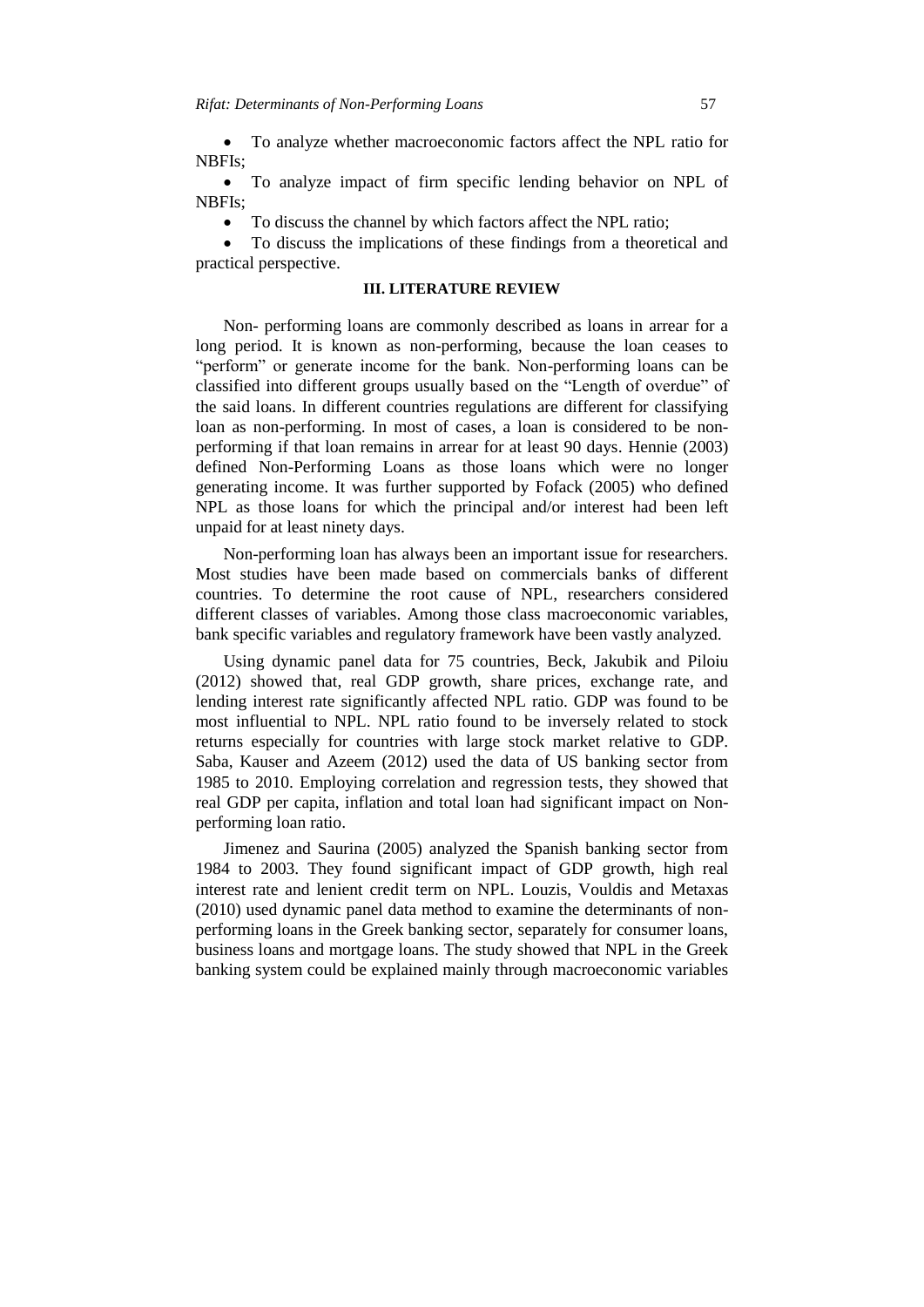like GDP, unemployment, interest rates and management quality. Among loan tended to be (NPL), mortgage loan showed the least responsive to macroeconomic variables.

Analyzing 22 advanced economies during the period 1996-2008 J. Glen and C. Mondragón-Vélez (2011) showed that, the developments of loan loss provisions are driven mainly by the business cycle measured by real GDP growth and lending rate. Using a vector auto-regression model to analyze data from 1982 to 1996 Keeton (1999) showed rapid credit growth associated with lower credit standards, contributed to higher loan losses in the US.

Hippolyte Fofack (2005) found a strong causality between nonperforming loans and, economic growth, real exchange rate appreciation, real interest rate, net interest margins and interbank loans. He used pseudo panelbased model for the data of several Sub-Saharan African countries. The relationship between NPL and ownership structure of commercial banks in Taiwan was analyzed by Hu et al (2006) using a panel data-set covering the period 1996-1999. The study showed that an increase in the private shareholding induces more non-performing loans manipulated by corrupt private owners. Their study also showed that bank size was negatively related to NPL rate. Using panel regression analysis Rajan and Dhal (2003) reported that terms of credit, bank size and macroeconomic conditions had significant impact on the NPL of commercial banks in India.

Espinoza and Prasad (2010) showed that lower economic growth and higher interest rates led to an increase in NPL. Using dynamic panel data over 1995-2008 of around 80 banks in the Gulf Cooperation Council countries, the study found a positive relationship between lagged credit growth and NPL. Nkusu (2011) found significant relationship between the quality of banks' loan portfolio and macro-financial vulnerabilities. The study showed that, a sharp increase in NPL triggered long-lived tailwinds that crippled macroeconomic performance from several fronts. Rodolphe Blavy and Marcos Souto (2009) found domestic and external macro-financial variables to be closely associated with banking soundness in the Mexican banking system. At the aggregate level, high external volatility and domestic interest rates were associated with higher expected default probability. Jarmo Pesola (2005) analyzed the panel data from 1980s to 2002 to show that high customer indebtedness combined with adverse macroeconomic surprise shocks to income and real interest rates cause distress in banking sector.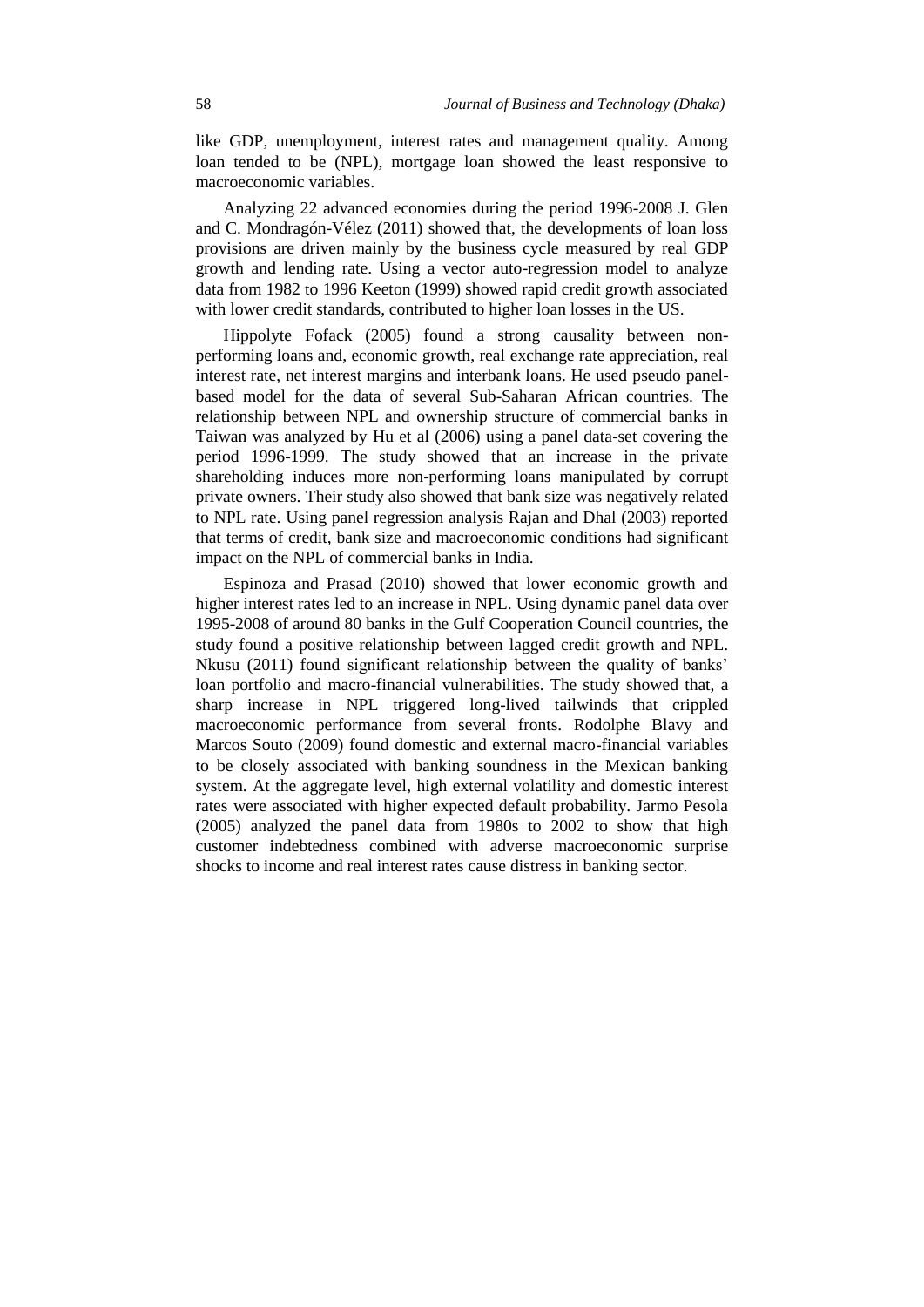# **IV. METHODOLOGY, DATA AND LIMITATIONS**

This section provides a detailed overview of the methodology pursued in designing and conducting the study under three broad headings: data issues, choice of variables and statistical techniques.

# **4.1 Data Issues**

This study was based on secondary data from different sources. A panel data-set from seven NBFIs of Bangladesh for the period 2003 to 2014 was used in this study. For this study total asset, total loan, return on asset, ratio of Non-performing loan to total asset were collected from the balance sheet, income statement and related notes.

Data-set also included macroeconomic variables such as real GDP growth, inflation, stock market return and broad money  $(M_2)$  for the same period. Firm specific data were collected from the annual reports of respective companies. Macroeconomic variables were collected from the World Bank website and Bangladesh Bank website.

The period used for this study was subject to data availability. Earlier data about non-performing loan were not available. Bangladesh Bank now makes banks and NBFIs to disclose details about non-performing loan, provisioning and other issues. As data were not available for previous years, data-set could not be larger.

The study included seven NBFIs which were selected based on data availability, size and relative performance. As all data related to companies were collected from annual reports, best efforts were made to ensure consistency in data. Data were collected from the consolidated financial statements of NBFIs.

Some issues should be kept in mind while going through this study. This study was subject to following constraints:

 Macroeconomic variables data-set covering twelve years was small time-span to analyze economic change. To explain economic cycle effect, a longer time-span would have been better. As NPL data were not available for earlier years, time-span could not be extended.

 All firm-related data used in this study were collected from the annual report of respective companies. Some inconsistencies were found in annual report of some companies over the years. Best effort was made to maintain consistency in the data.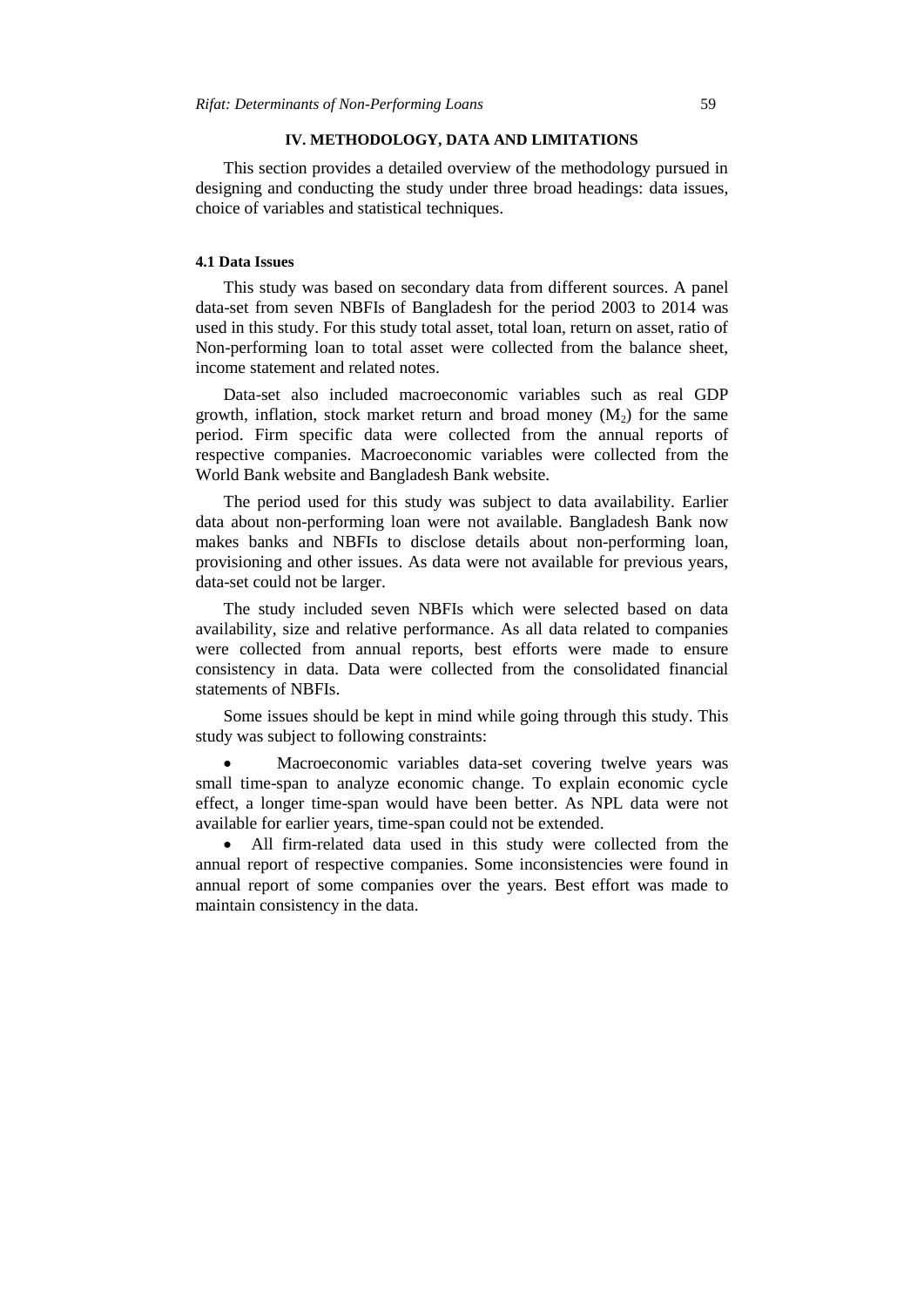# **4.2 Choice of Variables**

This study intended to analyze the effects of macroeconomic and firmspecific variables on the NPL ratio of NBFIs. Non-performing loan to total loan ratio for selected NBFIs was used as dependent variable. As independent variables, both macroeconomic and firm-specific variable were used. The following macroeconomic variables were used:

- □ GDP growth rate;
- □ Inflation rate;
- □ Broad money.

Among bank specific variables, the following were analyzed

- □ Loan growth rate;
- □ Loan to total asset ratio;
- $\Box$  Relative market share of the bank;
- □ Return on asset.

## **4.3 Statistical Techniques**

For statistical analysis, Stata 10 software was used. To understand basic characteristics of data, summary statistics and correlation matrix were used. Moreover, fixed effect regression analysis was employed on panel data-set of seven NBFIs over 12 years period, from 2003 to 2014. The basic model of the current study was as follows:

NPLR  $_{j, t} = F(E_t, F_{j, t})$ 

Here, NPLR  $_{j,t} = J<sup>th</sup>$  Firm's Non-Performing Loan to Total Loan in period t; E<sub>t</sub> = Macroeconomic Environment captured by GDP growth, Inflation, Money Supply;  $F_{i, t}$  = Firm specific variables measured by Loan growth, Loan to Asset ratio, Return on Asset and Relative size of NBFI.

The simple regression model linked the ratio of NPL to total loans and key macroeconomic and bank specific variables. The exact specification of the model was as follows:

(NPLR j, t) =  $\alpha$  +  $\beta$ 1 (LG <sub>j, t</sub>) +  $\beta$ 2 (LoA <sub>j, t</sub>) +  $\beta$ 3 (RoA <sub>j, t</sub>) +  $\beta$ 4 (Size <sub>j, t</sub>) +  $β5 (GDPG<sub>t</sub>) + β6 (INF<sub>t</sub>) + β7 (M<sub>2</sub>GDP<sub>t</sub>) + ê$ 

Here, NPLR  $_{j,t}$  represented non-performing loan to total loan ratio for individual NBFIs. LG  $_{i,t}$  was the loan growth for each NBFI over the years. This was calculated by natural log of ending loan by beginning loan balance. LoA  $_{i,t}$  indicated the natural log of the total loan to total asset ratio. RoA  $_{i,t}$ represented the net income after tax to total asset of the firm. SIZE j,t was the ratio of the relative market share of each NBFI"s assets to total assets of NBFI sector at time t.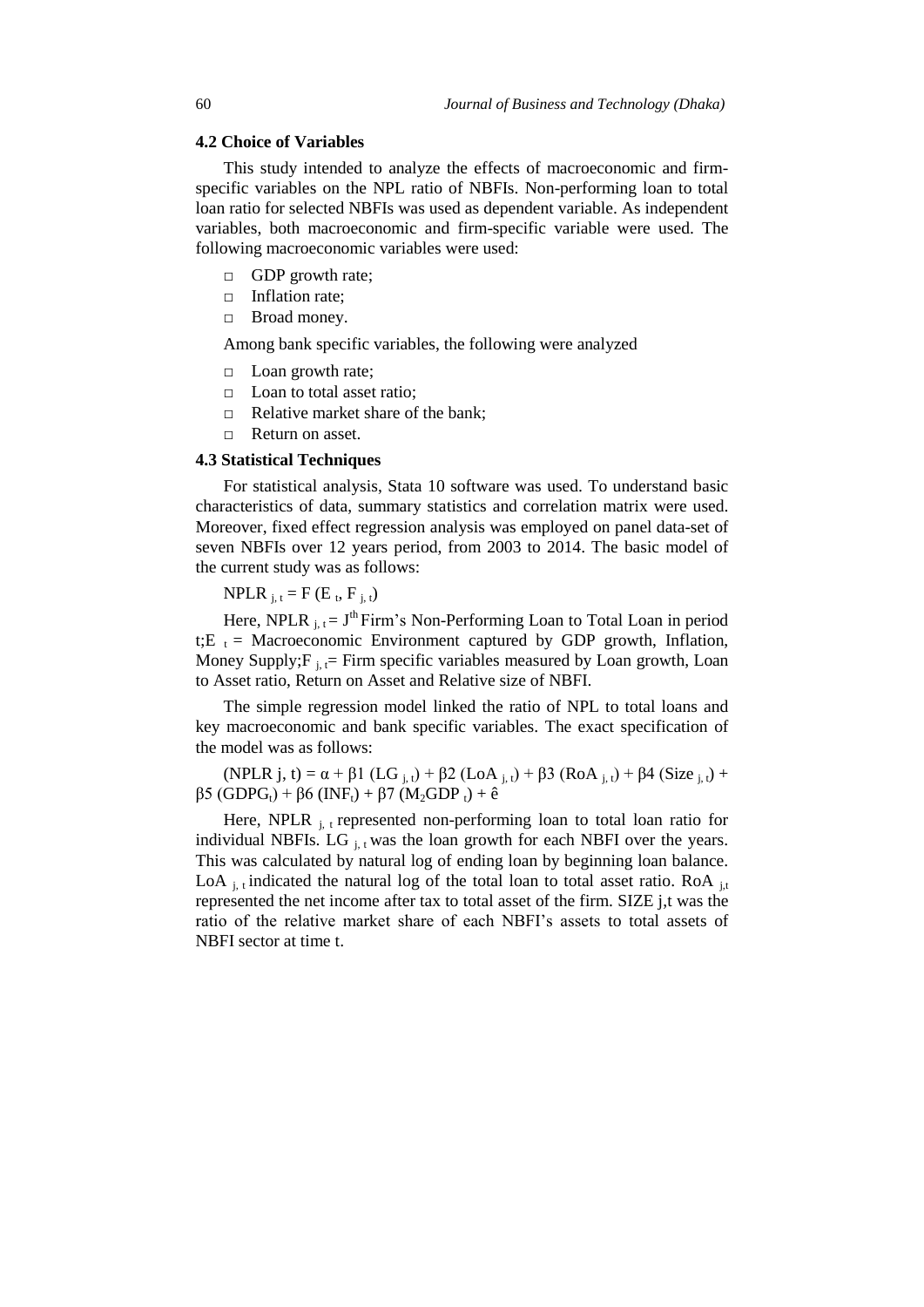$GDPG_t$  was the yearly growth of GDP in Bangladesh. INF<sub>t</sub> was the inflation rate of t year.  $M_2GDP_t$  was the ratio of broad money (M2) over GDP in t year.

# **V. EMPIRICAL RESULTS AND ANALYSIS**

## **5.1 Summary Statistics**

From the summary statistics, data pattern was easily observable. Non-Performing Loan ratios had large range. This implied Non Performing Loan had much variation between companies. Return on Asset varied within and also between firms. Loan to Asset ratio had mean of 74.73% with relatively small standard deviation. Loan growth variation was found to be big with greater range of negative value. Relative size of company varied in small range, importantly relative size changed greatly within companies over the time-span. Inflation rate varied with a range from 5.42% to 10.71%. GDP growth fluctuated in a small range. Broad money over GDP varied in small range.

|                    | <b>Variables</b> | Mean     | Std. Dev. |
|--------------------|------------------|----------|-----------|
| <b>NPL</b>         | Overall          | 6.557325 | 7.785896  |
|                    | Between          |          | 7.068153  |
|                    | Within           |          | 4.157214  |
| <b>ROA</b>         | Overall          | 2.71073  | 2.18918   |
|                    | Between          |          | 1.345047  |
|                    | Within           |          | 1.795307  |
| $L_A$              | Overall          | 75.27739 | 10.63933  |
|                    | Between          |          | 7.271622  |
|                    | Within           |          | 8.205282  |
| LG                 | Overall          | 17.1259  | 15.75173  |
|                    | Between          |          | 10.20434  |
|                    | Within           |          | 12.5614   |
| <b>SIZE</b>        | Overall          | 7.060953 | 4.700459  |
|                    | Between          |          | 2.693048  |
|                    | Within           |          | 3.975296  |
| <b>GDPG</b>        | Overall          | 5.809067 | .9122403  |
|                    | Between          |          | $\Omega$  |
|                    | Within           |          | .9122403  |
| <b>INF</b>         | Overall          | 7.201061 | 1.872385  |
|                    | Between          |          | $\Omega$  |
|                    | Within           |          | 1.872385  |
| M <sub>2</sub> GDP | Overall          | 52.19432 | 6.479984  |
|                    | Between          |          | $\Omega$  |
|                    | Within           |          | 6.479984  |

TABLE 1 **SUMMARY STATISTICS**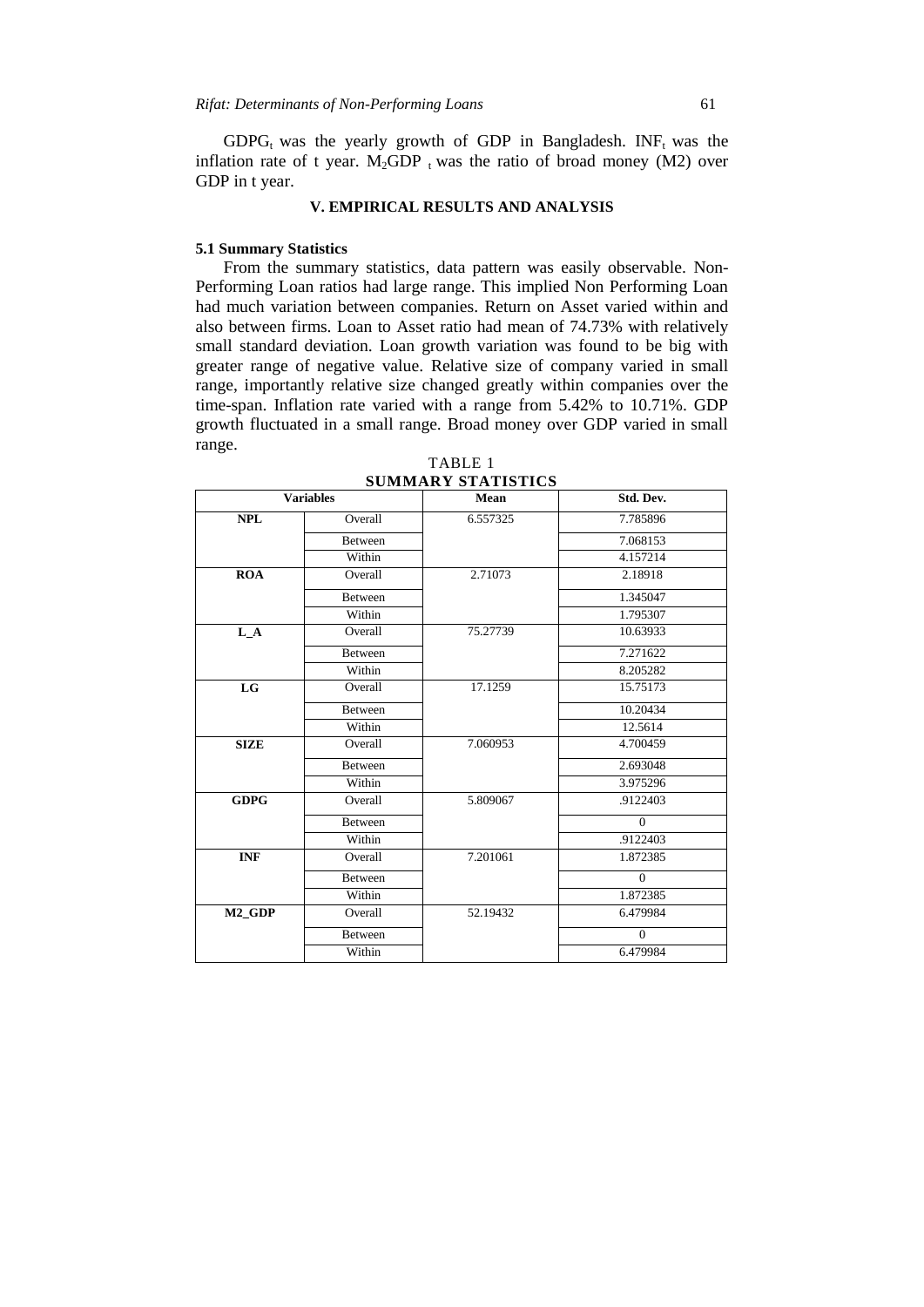**NPL RoA L\_A Lg Size Inf GDPg M2\_G DP NPL** 1.0000 **RoA**  $-0.0344$  1.0000 **L A**  $\blacksquare$  -0.3927  $\blacksquare$  -0.1773 1.0000 **Lg** -0.4668 0.2324 0.1356 1.0000 **size** 0.1907 -0.1350 -0.0275 0.0140 1.0000 **Inf** -0.0766 -0.0809 0.2071 -0.0061 -0.2347 1.0000 **GDPg** | -0.0614 | -0.090 | 0.2730 | 0.0027 | -0.2831 | 0.6965 | 1.0000 **M2\_G DP** -0.1844 0.0296 0.0653 -0.2005 -0.3164 0.4550 0.4717 1.00

TABLE 2 **CORRELATION MATRIX**

From correlation matrix, we can find the relationship between variables used

## **5.2 Fixed Effect Regression Analysis**

In this study, a fixed effect panel model was employed to identify the determinants of NPL of NBFIs. All the variables affected non-performing loan ratio in the same manner irrespective of the firm. As we can assume a common-size effect of these variables on the dependent variable fixed effect model was more appropriate than random effect model. The following Table summarize the results of the regression model which was estimated using pooled least squares with a fixed effect estimator.

#### TABLE 3

**GENERAL FIXED EFFECT REGRESSION MODEL**

| <b>Variables</b>             | Coefficient | Std. Err. | Prob  |
|------------------------------|-------------|-----------|-------|
| <b>Bank specific Factors</b> |             |           |       |
| Return on Asset              | .0030159    | .2278778  | 0.989 |
| Loan growth                  | $-1439492$  | .0352803  | 0.000 |
| Loan to Asset Ratio          | $-.0205537$ | .055819   | 0.714 |
| Size                         | .2876401    | .1123562  | 0.013 |
| <b>Macroeconomic Factors</b> |             |           |       |
| <b>GDP</b> Growth            | .9132861    | .6541914  | 0.167 |
| Inflation                    | .0072237    | .3034432  | 0.981 |
| Broad Money over GDP         | $-.2851301$ | .0770836  | 0.000 |
| Prob > F<br>0.0000<br>$=$    |             |           |       |

in this study.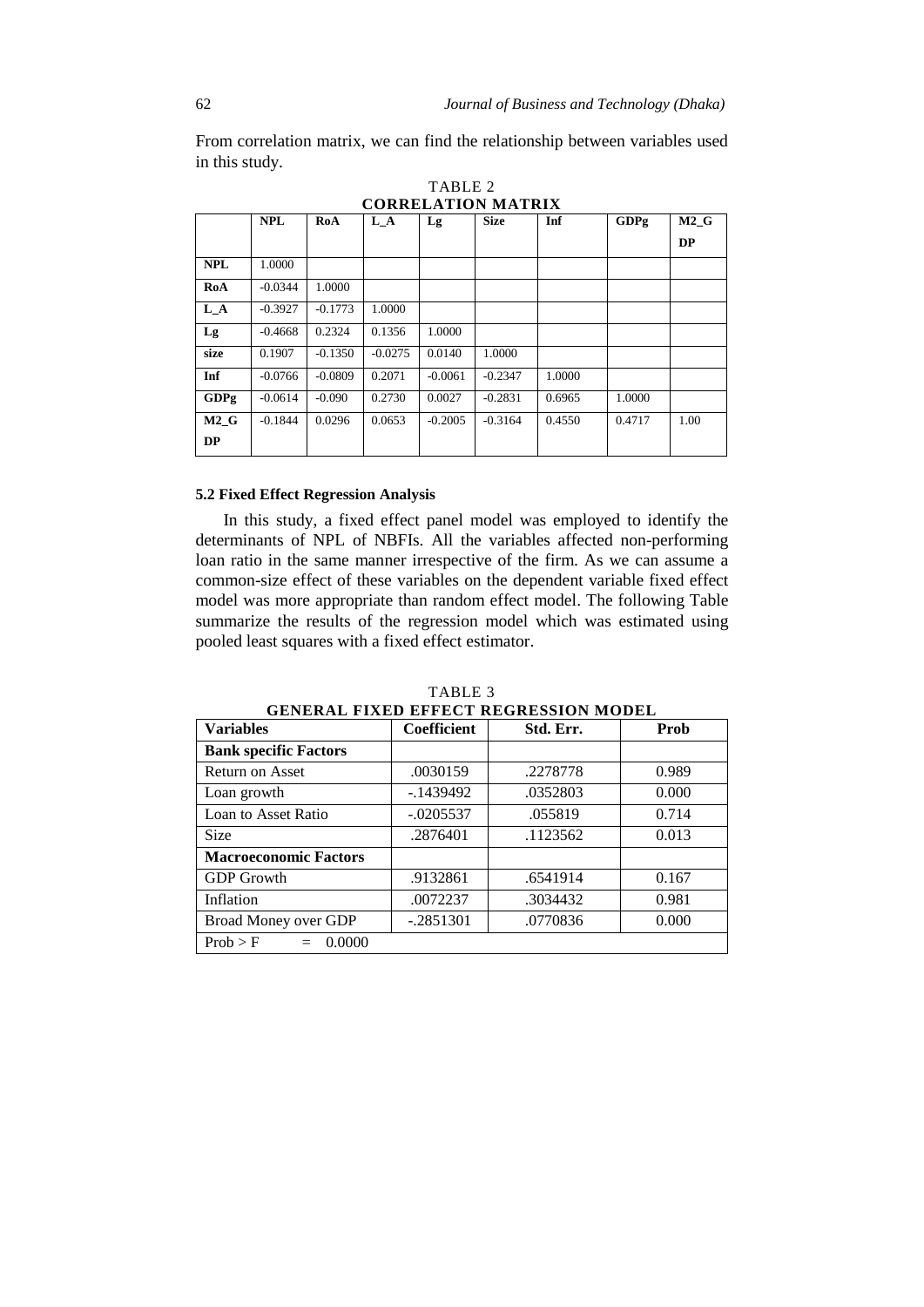In the model, the variable lg representing loan growth was found to be significantly related at 1 percent level of significance. The negative coefficient implied demand pool loan growth maintaining credit standard lowered NPL ratio.

The variable size (which represented the relative asset size of the firm) was positive at 15% significance level. This evidence, which was inconsistent with previous studies (Rajan and Dhal, 2003; Salas and Saurina, 2002 and Hu et al, 2006) could be interpreted to mean that large banks were not necessarily more effective in screening loan customers when compared to their smaller counterparts.

The most important macroeconomic variable-GDP growth rate was found to be insignificant to NPL ratio. Both inflation rate and GDP growth had found positive relation at insignificant level. Broad money to GDP ratio was also found to be negatively related to Non-Performing Loan ratio. This indicated expansionary monetary policy could reduce bad debt in the financial system by lowering interest rate.

## **VI. CONCLUSIONS AND POLOCY-IMPLICATIONS**

This study attempted to ascertain the determinants of NPL in the Bangladesh NBFI sector using a panel dataset and a fixed effect model. The study"s empirical results supported the view that non-performing loan can be explained by firm-specific variables such as loan growth and loan to asset ratio. Contrary to international evidence, our results showed that large banks were not necessarily more effective in screening loan customers when compared to their smaller counterparts – since there was no significant relationship between the size of a banking institution and the level of NPL. We also found that banks which were more aggressive in the credit market were likely to incur lower NPL, which conflicted with previous studies. This was explained as cautious loan appraisal for demand pool credit growth.

Among macroeconomic variables, the study found evidence of a significant inverse relationship between broad money to GDP and nonperforming loans. This meant that expansionary monetary policy resulted in lower non-performing loans. The empirical results, however, revealed that GDP growth rate and inflation were not important determinant of NPLs in the Bangladesh financial system.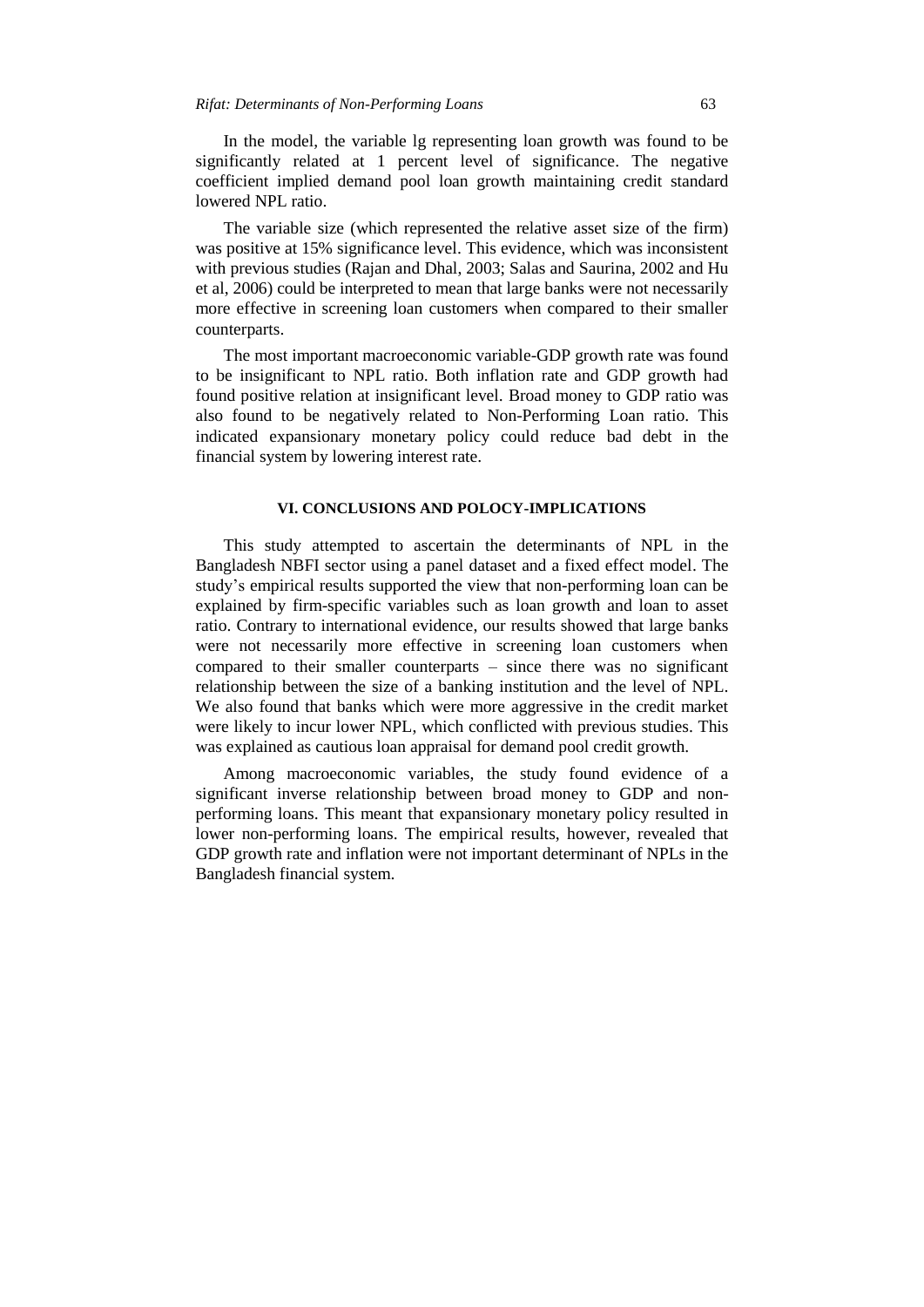These findings have several implications for the financial community, academicians and policy-makers, which can be discussed as follows:

 Firm specific variables are more important in explaining nonperforming loan than macroeconomic variables. This indicates bad management is responsible for increase in non-performing loan.

 GDP growth rate and inflation are found insignificant to nonperforming loan ratio. This indicates firms" credit policy can manage the macroeconomic impact of non-performing loan.

 Expansionary monetary policy is investment friendly and this helps to reduce relative size of bad loan.

• Loan growth has been negatively related to NPL, implying that firms increasing loan amount can reduce NPL ratio. Careful observation is needed as lowering credit standard for loan growth may result in opposite effect. Firms should be increasing loan amount for good borrowers with efficient credit appraisal process. Demand pool loan growth will help the financial institutions

• Non-bank financial institutions operating with high loan to asset ratio are exposed to higher credit risk and having higher NPL ratio. NBFIs should consider their optimal risk level while exposing themselves.

 Relative asset size is found insignificant to non-performing loan ratio. This implies big firms do not necessarily have better risk management mechanism.

Because of non-availability of data, yearly data for very small time-span was used in this study. Therefore, it was difficult to analyze economic cycle effect. It is expected that, with larger time-span, macroeconomic variables would provide better result.

### **REFERENCES**

Espinoza R. A. and Prasad A. "Nonperforming Loans in the GCC Banking System and their Macroeconomic Effects" IMF Working Papers 10/224, 2010.

Fofack, Hippolyte. "Non-performing loans in sub-Saharan Africa: Causal Analysis and Macroeconomic Implications." World Bank Policy Research Working Paper No. 3769, November, 2005.

Glen J. and Mondragón-Vélez C. "Business Cycle Effects on Commercial Bank Loan Portfolio Performance in Developing Economies", International Finance Corporation, World Bank Group, 2011.

Hu, Jin-Li, Yang Li and Yung-Ho, Chiu "Ownership and Nonperforming Loans: Evidence from Taiwan"s Banks." Developing Economies, 2006.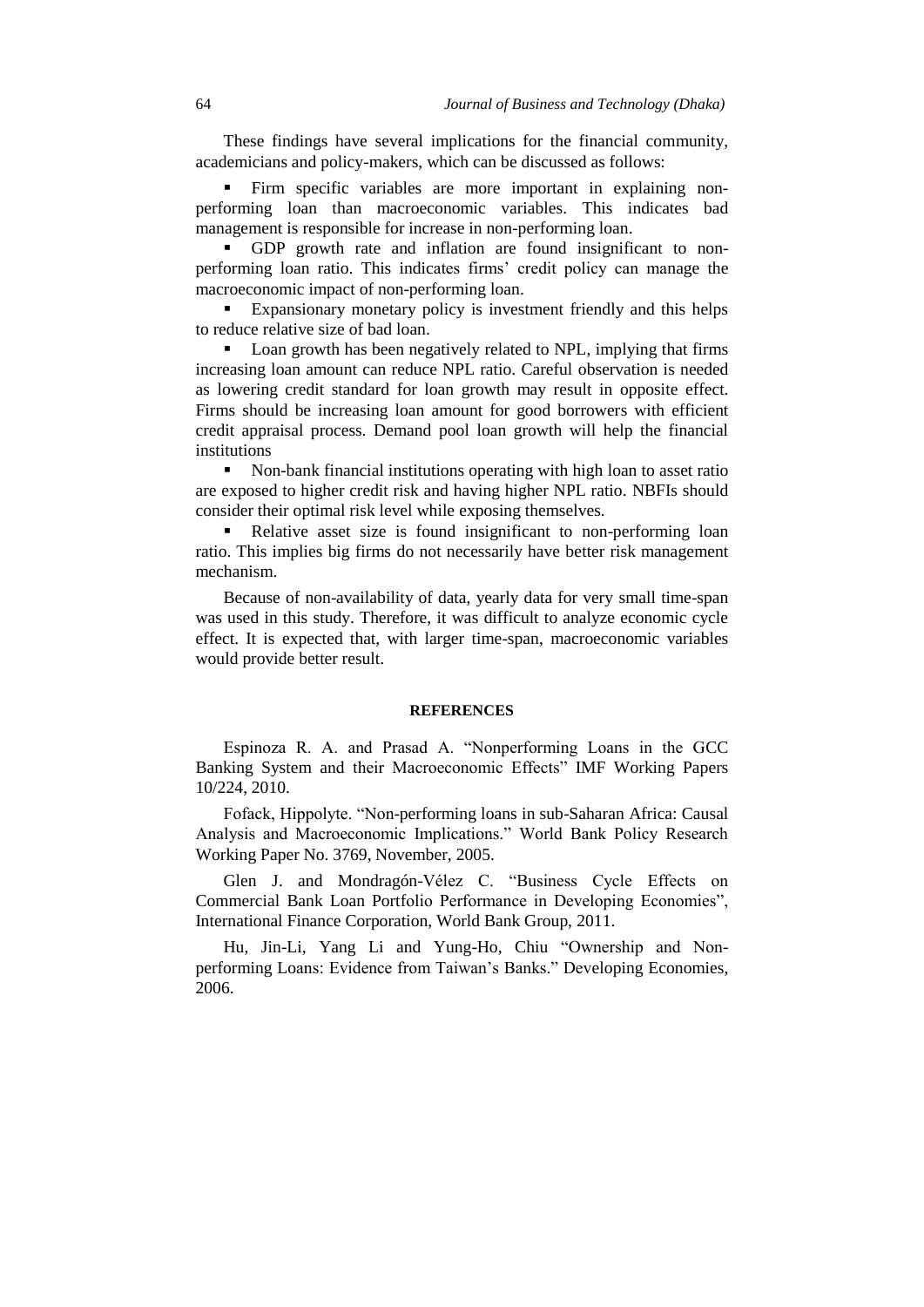Jimenez, Gabriel and Jesus S. "Credit cycles, credit risk, and prudential regulation." Banco de Espana, January, 2005.

John S. Jordan, Problem Loans at New England Banks, 1989 to 1992: Evidence of Aggressive Loan Policies.

Keeton, "Does Faster Loan Growth Lead to Higher Loan Losses?" Federal Reserve Bank of Kansas City: Economic Review, Second Quarter, 1999.

Louzis D. P., Vouldis A. T. and Metaxas V. L. "Macroeconomic and bank specific determinants of non-performing loans in Greece: a comparative study of mortgage, business and consumer loan portfolios" Working Papers 118, Bank of Greece, 2010.

Nkusu M. "Nonperforming Loans and Macrofinancial Vulnerabilities in Advanced Economies" IMF Working Paper 11/161, 2011.

Pesola, J, "The role of macroeconomic shocks in banking crises." Bank of Finland Discussion Papers 6/2001, (April 2001).

Rajan, Rajiv and Sarat C. Dhal "Non-performing Loans and Terms of Credit of Public Sector Banks in India: An Empirical Assessment." Occasional Papers, 24:3, pp. 81-121, Reserve Bank of India, 2003.

Rodolphe Blavy and Marcos Souto, Estimating Default Frequencies and Macro-financial Linkages in the Mexican Banking Sector. IMF Working Paper, May 2009

Roland Beck, et.al. "Non-performing loans, What matters in addition to the economic cycle?" European Central Bank (ECB) Working Paper Series, NO 1515 / February 2013

Saba Irum, Kouser Rehana, Azeem Muhammad "Determinants of Non-Performing Loans: Case of US Banking Sector", The Romanian Economic Journal, June 2012.

"What Caused the Soaring Non-Performing Loans in Taiwan from the Late 1990s to the Beginning of 2000s? Evidence from Panel Data of Domestic" Banks International Journal of Information and Management Sciences, 21 (2010), 227-246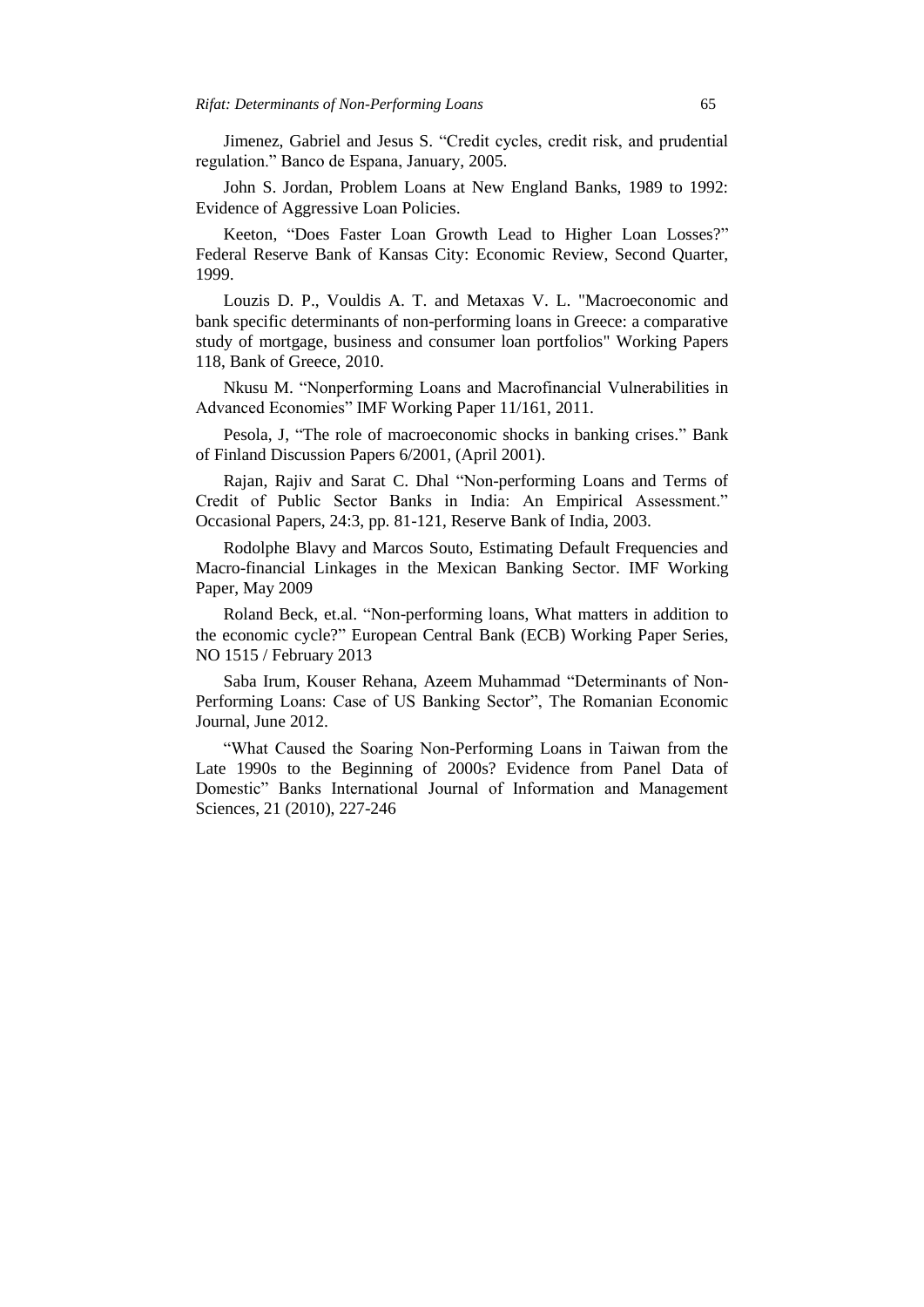#### **ANNEX**

#### **Non-Performing Loan Regulations**

Bangladesh Bank being the regulator of financial system in Bangladesh made the rules and regulations for banks and NBFIs. Earlier there was no hard and fast rule for non-performing loan reporting and provisioning. First rules for classification of loan were introduced by Circular No. 34 of Banking Control Division (BCD) in 1989. Later amendments were made in December 1998, March 31, 2005 and September 23, 2012.

Loans are classified accordingly to following categories:

- Unclassified:
- o Standard;
- o Special Mention Account.
- Classified:
- o Substandard;
- o Doubtful;
- o Bad loans.

NBFI"s have to maintain provision at the following rates in respect of classified: Continuous, Demand and Fixed Term Loans:

(1) Sub-standard: 20%;

(2) Doubtful: 50%;

(3) Bad/Loss: 100%.

Bangladesh Bank continually improved rules according to need. For keeping these in accordance with international norms NPL regulations were updated. Initially loans over-due by six months and more were considered as classified loan. Afterward, to match the classification criteria in line with international norms, the time limit was reduced to three months.

According to the circular of BCD on March 31, 2005, a Continuous credit, Demand loan or a Term loan remaining overdue for a period of 90 days or more, were put into the "Special Mention Account" and interest accrued on such loan were credited to Interest Suspense Account, instead of crediting the same to Income Account.

According to the circular effective from September 23, 2012, a Continuous loan, Demand loan or a Term Loan which will remain overdue for a period of 02 (two) months or more, will be put into the "Special Mention Account (SMA)". This will help banks to look at accounts with potential problems in a focused manner and it will capture early warning signals for accounts showing first sign of weakness. Loans overdue for 3